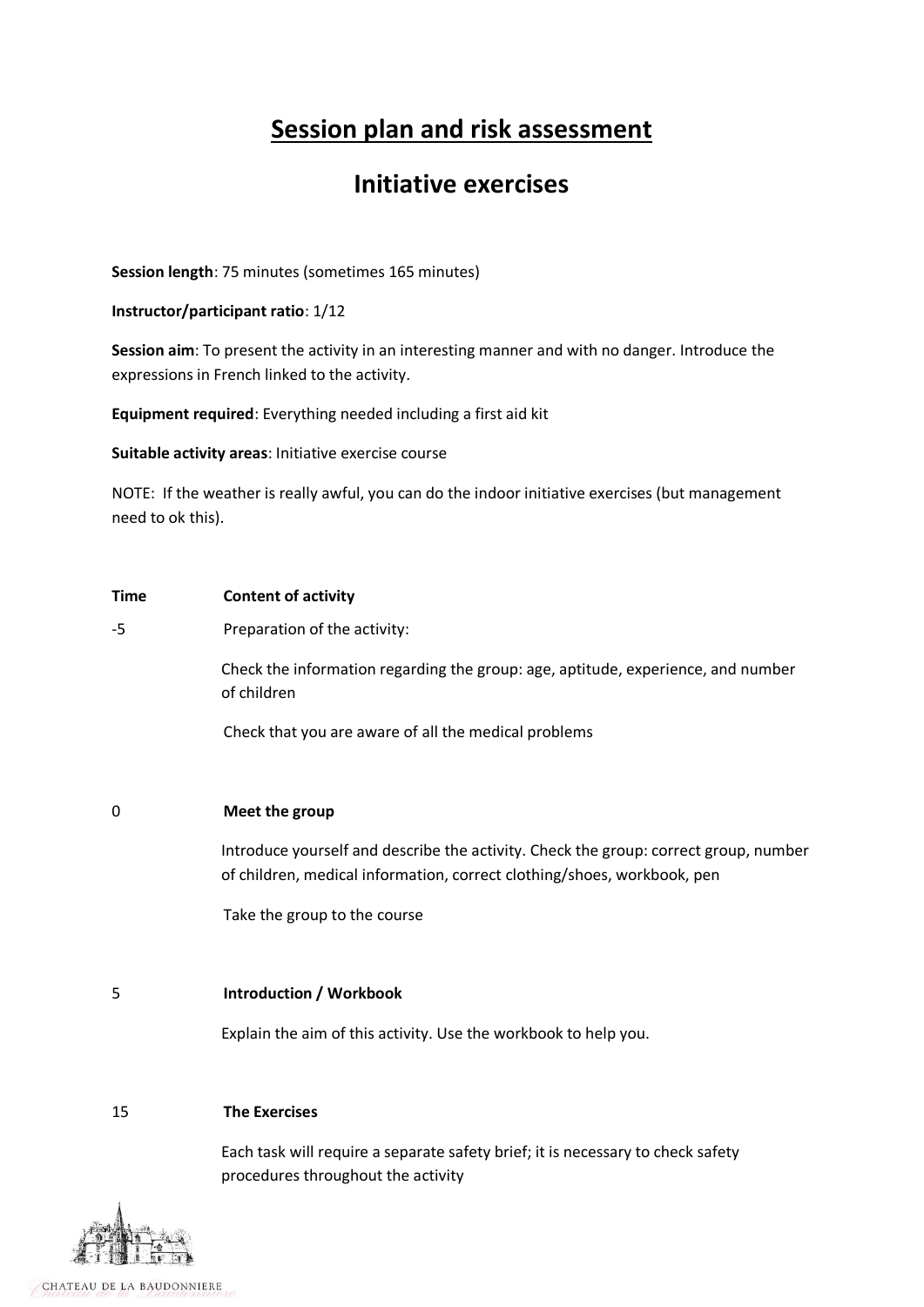Confront the group with the different problems. Discuss each problem using the following 5 steps:

- 1. Identify the problem
- 2. Find a solution as a group
- 3. Try the solution out
- 4. Review the result
- 5. Try again if necessary

When possible it is recommended to vary the type of challenges offered in order to make the activity more interesting. This can be done in different ways. For example:

-select more and more difficult challenges

-use a variety of challenges: theoretical, physical, etc…

-limit the number of people allowed to talk in the group

-give a different role to each child

Keep in mind the aim of these exercises: for each participant to develop initiative and work as a team. Stay in the background as much as you can. Let them make some mistakes (but be careful with safety) and only give them some advice if necessary and guide them to a good solution (don't tell them the answer directly)

Do a review for each exercise to evaluate with them what they did well, and where they need to be careful.

You need to do at least one outdoor exercise in 75 minutes (you should get time to do 2). Don't be scared if you have 2 and a half hours to do this with one group. There is enough to do in the forest. In this case, you could also do some other exercises in front of the château.

#### 65 **End of the activity**

Review the activity (using the appropriate tool as listed below) and the language used (including filling the workbooks if you still didn't do)

**Take the group back to the château.**

#### 75 Thank the group

Check the equipment and put it back in its place. Check that the course is tidy and safe.

Review tools for initiative exercises: